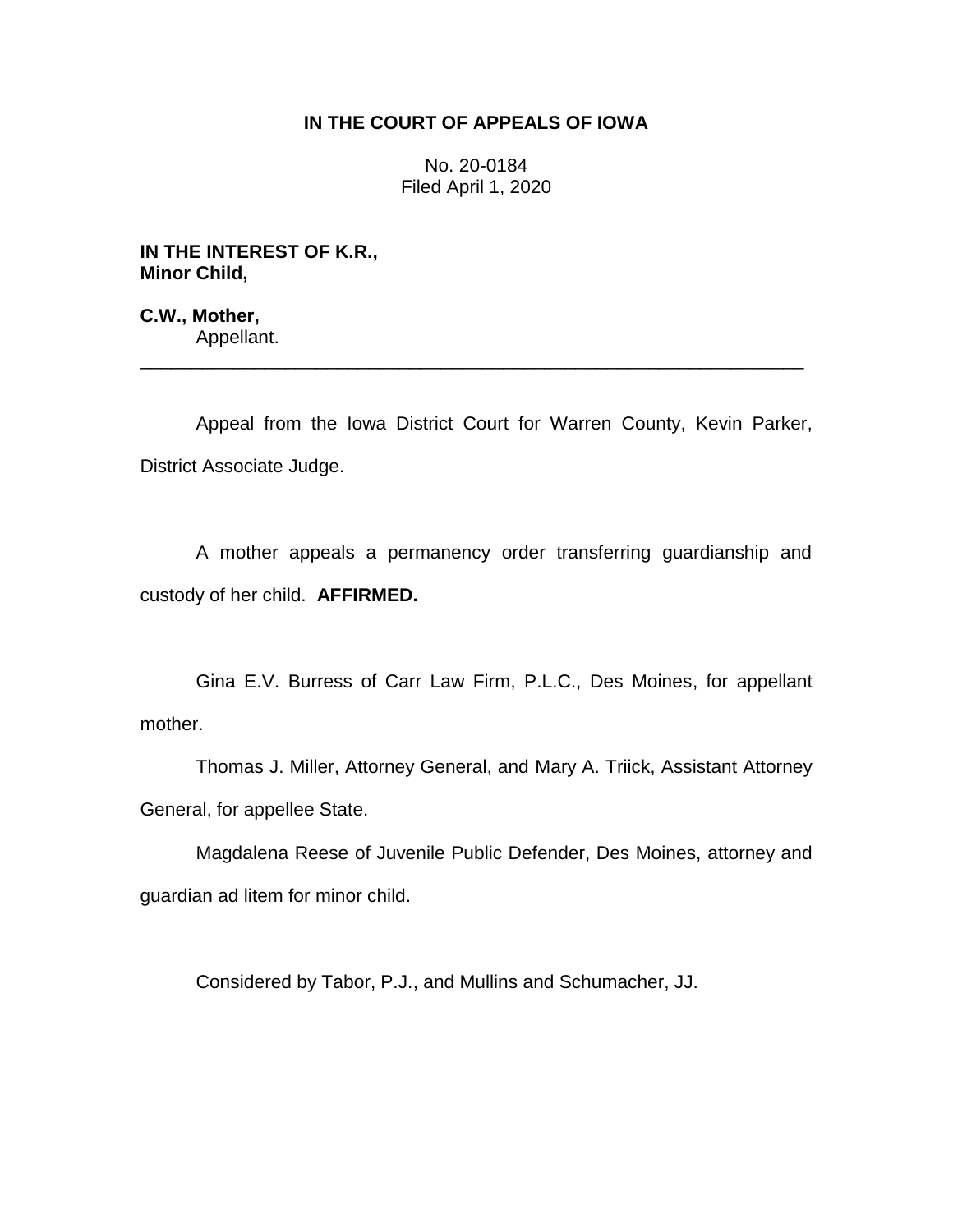**MULLINS, Judge.**

The mother and her child, born in 2014, came to the attention of the Iowa Department of Human Services (DHS) in January 2019 as a result of the mother's use of methamphetamine while caring for the child. The mother consented to temporary removal, and the child was placed first with the maternal grandfather and then a maternal aunt shortly thereafter. At the time of removal, the father lived in Louisiana. He returned to Iowa in or around March, upon which the child was placed in his custody. The child was adjudicated in need of assistance pursuant to Iowa Code section 232.2(6)(c)(2) (2019).

The mother began participating in outpatient substance-abuse treatment shortly after removal. She tested positive for methamphetamine in March but tested negative for the substance in April. She again tested positive for methamphetamine in June and July. As a result, the juvenile court ordered that all of the mother's visitations with the child be fully supervised by service providers. Following a review hearing in September, the court again ordered all visitation to be fully supervised by service providers until the mother made progress with her sobriety. Following the mother's November motion for less restrictive visitation citing her progress in treatment, the court ordered that visitation be at the discretion of DHS. The mother again tested positive for methamphetamine in December.

A permanency hearing was held in January 2020. The State and DHS jointly recommended transferring guardianship and sole custody of the child to the father, followed by the entry of a bridge order and closure of the child-in-need-ofassistance proceeding. *See* Iowa Code § 232.103A. All parties, including the mother, agreed with the permanency plan. The court entered an order placing the

2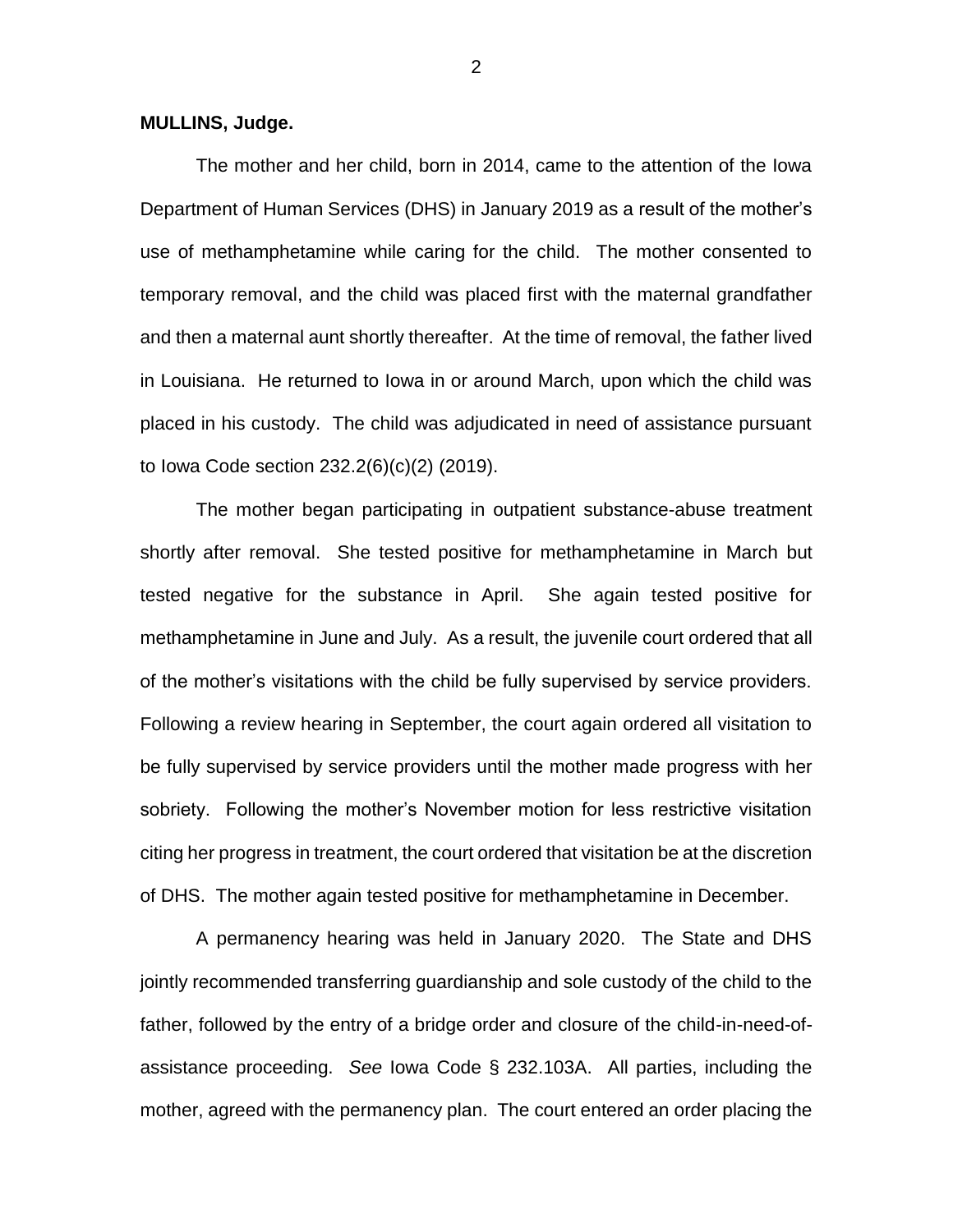child in the guardianship and custody of the father and setting the matter for review hearing for the purpose of considering a bridge order.

The mother appeals, challenging the court's permanency order placing the child in the guardianship and custody of the father. Although somewhat unclear, the mother seems to argue she should have been granted additional time to participate in services and work toward reunification. *See id.* § 232.104(2)(b). As the State points out, the mother expressly agreed to the permanency plan ordered by the juvenile court. She cannot be heard on appeal to complain about a ruling she agreed was appropriate. *See, e.g.*, *Jasper v. State*, 477 N.W.2d 852, 856 (Iowa 1991) (noting a litigant "cannot deliberately act so as to invite error and then object because the court has accepted the invitation"); *Odegard v. Gregerson*, 12 N.W.2d 559, 562 (Iowa 1944) (same).

In any event, following a permanency hearing, the court is required to take one of various actions. *See* Iowa Code § 232.104(2). Those actions include, among others, continuing placement of the child for six months, transferring guardianship and custody of the child to suitable others, or transferring sole custody of the child from one parent to the other. *Id.*  $\S$  232.104(2)(b), (d)(1), (d)(2). The option the mother seems to request, an extension, requires a "determination that the need for removal of the child from the child's home will no longer exist at the end of the additional six-month period." *Id.* § 232.104(2)(b). Upon our de novo review, *see In re K.C.*, 660 N.W.2d 29, 32 (Iowa 2003), given the mother's track record—namely her year-long inability to maintain a sober lifestyle even while participating in substance-abuse treatment—we are unable to conclude the need for removal of the child from the mother's care will no longer exist after an